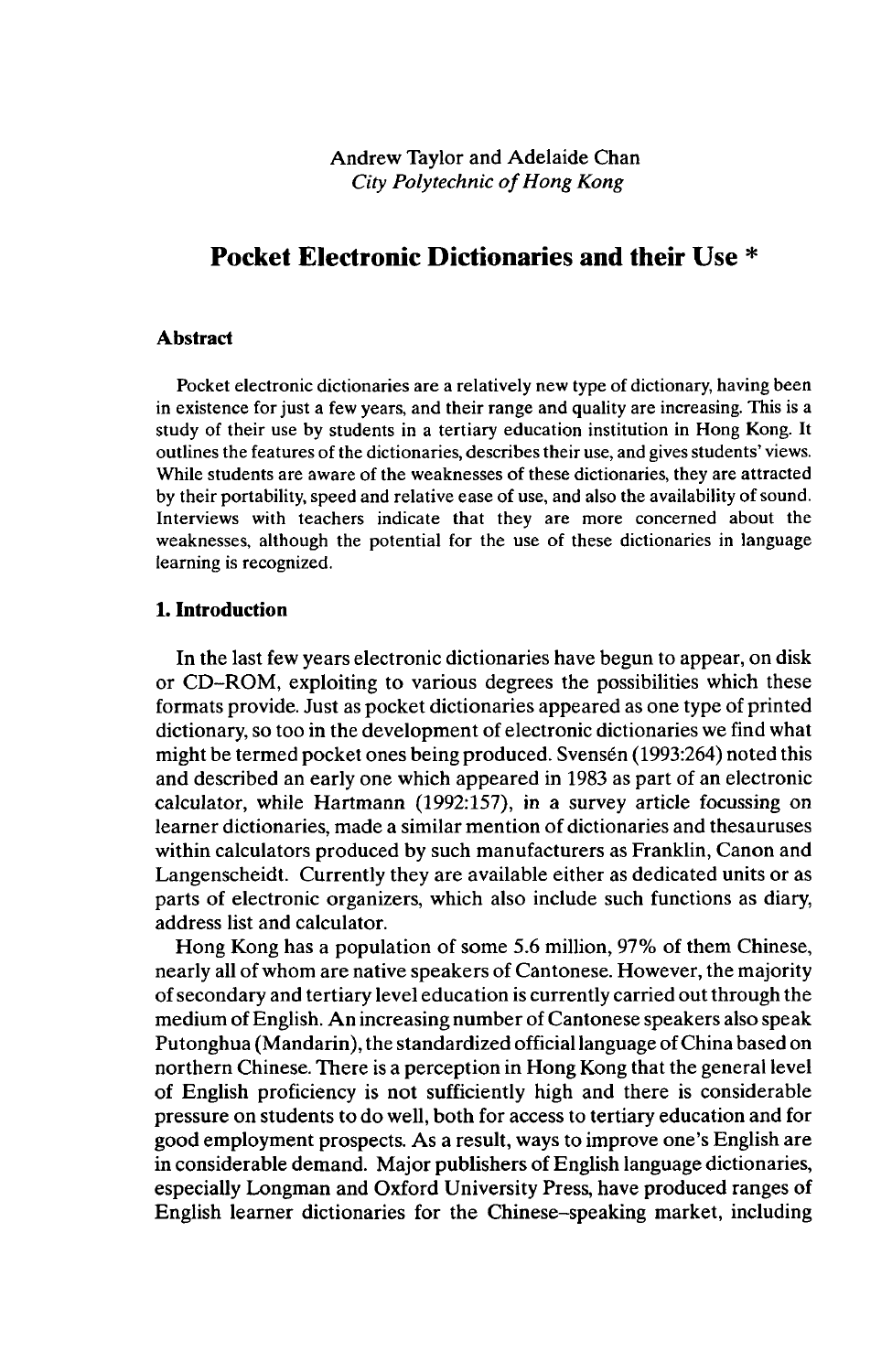bilingualized versions of monolingual learner dictionaries, and these appear to sell well in Hong Kong.

However, Hong Kong is a place where new technology is attractive and readily accepted and it has been noticed that pocket electronic dictionaries (PEDs), both dedicated units and those in organizers, are becoming quite popularwith students. There are several brands of PEDs on the market, each with a variety of models. Most, such as Sharp, Instant-Dict, Golden and Lexicomp, are produced in the East Asia region, while one, Franklin, is from the USA.

Yet traditional pocket dictionaries have major drawbacks and are frowned on by lexicographers and teachers, although as Rossner (1985:98-99) points out they may be of some use for beginners. It would be easy to take the view that their electronic counterparts are similarly of little or no value. However, any judgments should be soundly based and so, in an attempt to provide some relevant evidence from the point of view of users, this paper looks at the use of PEDs by tertiary students in Hong Kong, together with views from a smaller number of teachers.

### **2. Survey ofstudents' use of pocket electronic dictionaries**

Information was collected primarily by questionnaire, with a small number of interviews also carried out in order to get more details and to see students actually using PEDs. Responses were received from 494 students in graduate, undergraduate, and sub-degree courses in the City Polytechnic of Hong Kong, one of Hong Kong's seven tertiary education institutions. The students were from a range of courses, including English, Chinese, translation, computing, and business.

The questionnaire contained 16 questions decided on after administering a pilot questionnaire and interviewing several students. The respondents were first asked if they use a PED or not. Those who do were then asked about its type, model and features, what they use it for and how often, its advantages and disadvantages, and whether they use it more or less than a printed dictionary. Those who do not use a PED were asked to give a reason. In most questions the respondents were asked to select from a list of possible answers. Whenever appropriate, a write-in option was included and in seeking views about PEDs open-ended questions were asked.

## **2.1 Features of the dictionaries**

Models with new or improved features appear regularly, so it is difficult to keep up with all the dictionaries available. However, the following features have been noted among the main models available in Hong Kong and used by the students surveyed.

Of the PEDs these students use three-quarters are organizers, while only one quarter are dedicated units. Nearly all are bilingual English and Chinese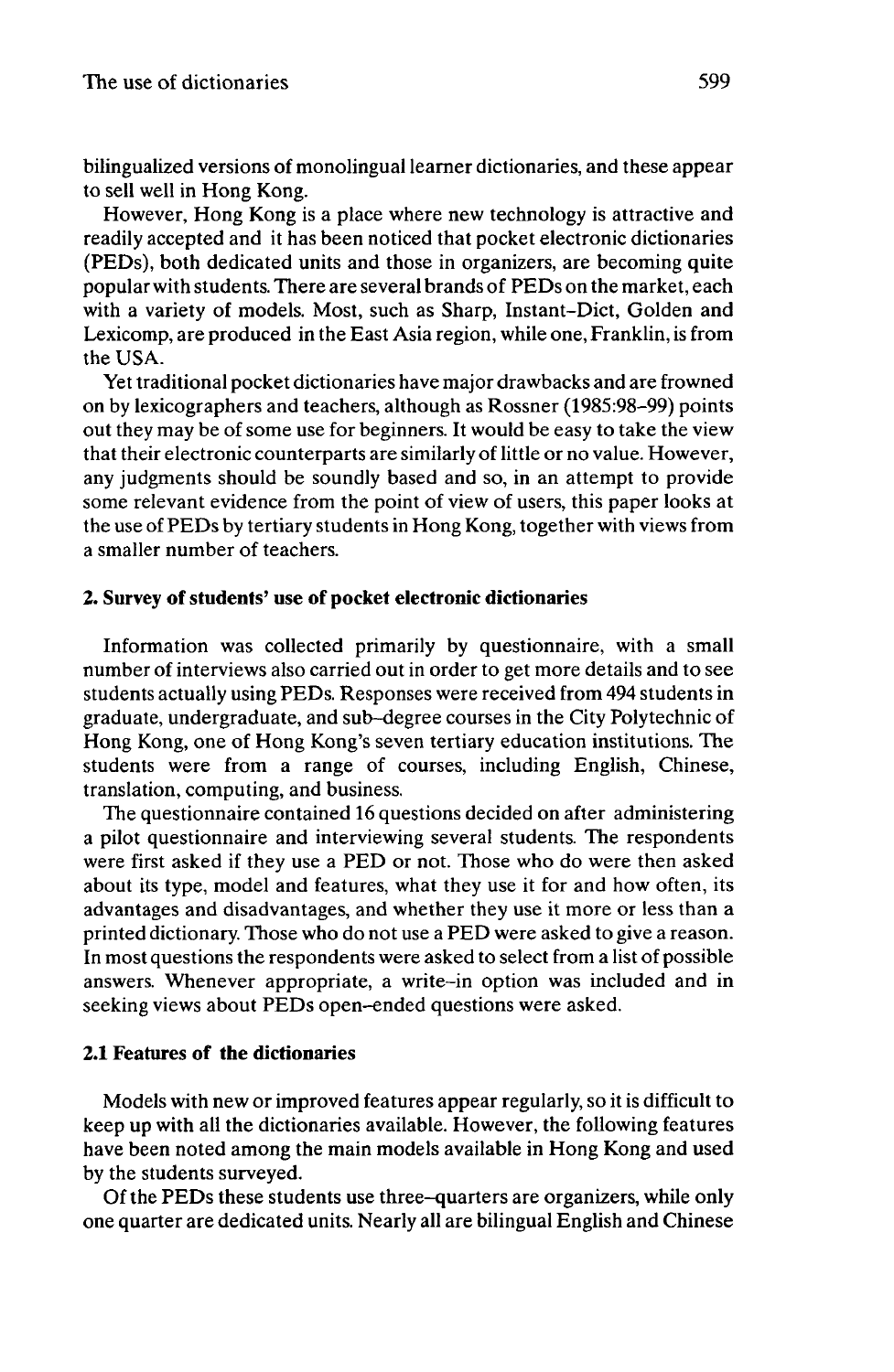with an English-Chinese dictionary and a Chinese-English dictionary. A minority include a monolingual English dictionary (28%) or Chinese dictionary (15%). Four respondents use dedicated PEDs which only have a monolingual English dictionary. Ofthe other languages,Japanese isthe most common, but even it is only a feature of a small number of the respondents' PEDs (13%). Other languages are Spanish, French, German, Italian, Dutch, Russian, Korean and Thai. However, the dictionary function is limited to English and Chinese: for the other languages only set phrases, usually grouped by situations or topics with Chinese equivalents, are included, rather like a tourist phrase book.

As Chinese is written in characters, one or more input methods are provided so that users are able to access information through Chinese, ifthey wish. In most models, only the non-simplified forms current in Hong Kong and Taiwan are given but in some the simplified forms developed in China are also included, and users can crossreference the two forms of the same character.

As mentioned above, a monolingual Chinese dictionary is available in some models and users can check the meaning of a lexical item, the Putonghua pronunciation in romanization, and the simplified form of the characters.

The typical entry structure for the English-Chinese dictionary is: (i) English headword, (ii) pronunciation in phonetic script, (iii) part of speech, (iv) equivalent in Chinese. Over 80% of the students reported that their PEDs include the pronunciation in phonetic script. In most models only one phonetic script is used, but some use two, e.g., Daniel Jones and Kenyon and Knott. Over 63% reported that their PEDs gave parts of speech. There can be more than one part of speech in an entry and hence more than one equivalent given. Nevertheless in the models inspected only one phonetic representation and, where available, spoken pronunciation, is given even when there should be two, e.g. for *house* as a noun and a verb. Similar numbers reported having speech available - English (American in all cases checked), Cantonese, and Putonghua - and of them two-thirds had phrases or even sentences as well assingle words. In some models other languages are available on IC (PCMCIA) cards. Some 60% of the users' PEDs include synonyms and about 50% include antonyms. The availability of synonyms or antonyms is indicated by a symbol on the screen and they can then be called up if desired. Only 28% reported that their PEDs include examples, which are mostly phrases, although increasingly whole sentences are being provided.

Some manufacturers state which printed dictionary, or dictionary family, their electronic version is based on, the main two for English being *Merriam-Webster* and the *American Heritage Dictionary* published by Houghton Mifflin, while some indicate they use the *Roget's II thesaurus* in compiling their list of synonyms. For English-Chinese and monolingual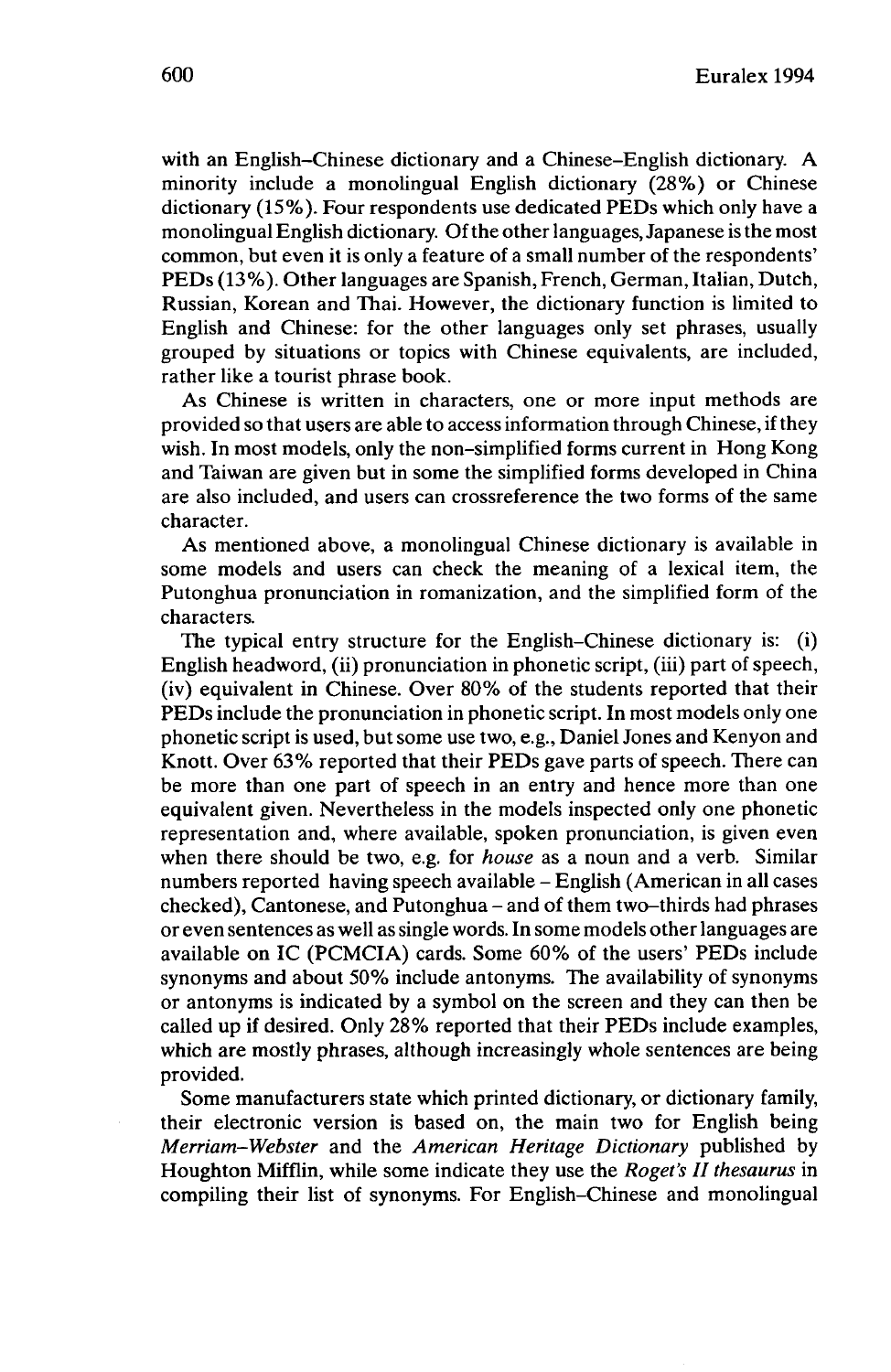Chinese dictionaries some state that they base theirs on publications by Commercial Press, a major Chinese publisher.

More advanced models offer users functions, such as a spelling check or a search function, which can help them find an English word or Chinese character if they are unsure of the spelling or the exact form of the character. Some allow users to store words or phrases or to build up a data bank of their own. Most recent models also allow the extension of functions by the insertion of IC cards which include monolingual English and Chinese dictionaries and practice exercises for TOEFL and some English language papers in Hong Kong public examinations. These cards currently cost US\$40-60, more than the cost of equivalent printed dictionaries.

## **2.2 Students' use of the dictionaries**

Some 18% indicated they use a PED, with a range from 12% for students in business courses to over 20% in language-related courses, i.e. English language studies, Chinese language studies and translation, with a top of 29% in an undergraduate course in applied linguistics. Even the overall average of 18% is quite a high figure, as there is no requirement or even encouragement from teachers for the students to use PEDs, and they cost US\$100-400 to buy. Interviews with students and teachers indicated that there is also noticeable use of PEDs by students in secondary schools, especially in the senior years as a pass in the Use of English examination is essential for entry to tertiary studies. Of the 80% of respondents who do not use PEDs the main reasons by far are that they are not considered as good as printed dictionaries (43%) and that they cost too much (35%).

The main source of information about PEDs is advertisements (70% of respondents), especially on TV. Interviews indicated that there is influence from peers and relatives, with older siblings, parents or other older relatives often making the purchase. Some students expressed the view, in the questionnaire and in interviews, that having a PED is something of a status symbol. This was also mentioned by teachers interviewed.

All respondents said they use their PEDs to find or check the meaning of English words, nearly always by reference to a Chinese equivalent. In addition, 60% find or check the spelling of English words, while 44% find the Chinese equivalent of an English word and 34% find the English equivalent of a Chinese word; 30% use them to find parts of speech, 27% to find synonyms; 22% antonyms; and 13% the simplified form of Chinese characters.

The most common ways available in students' PEDs to access Chinese characters are Pinyin, the official romanization used in China (37%), the number of strokes (36%), Cang Jie, a system developed in Taiwan for Chinese word processing in which characters are broken into components (22%), Cantonese romanization (20%), and radicals, i.e. the approximately 200 commonly occurring components of Chinese characters used for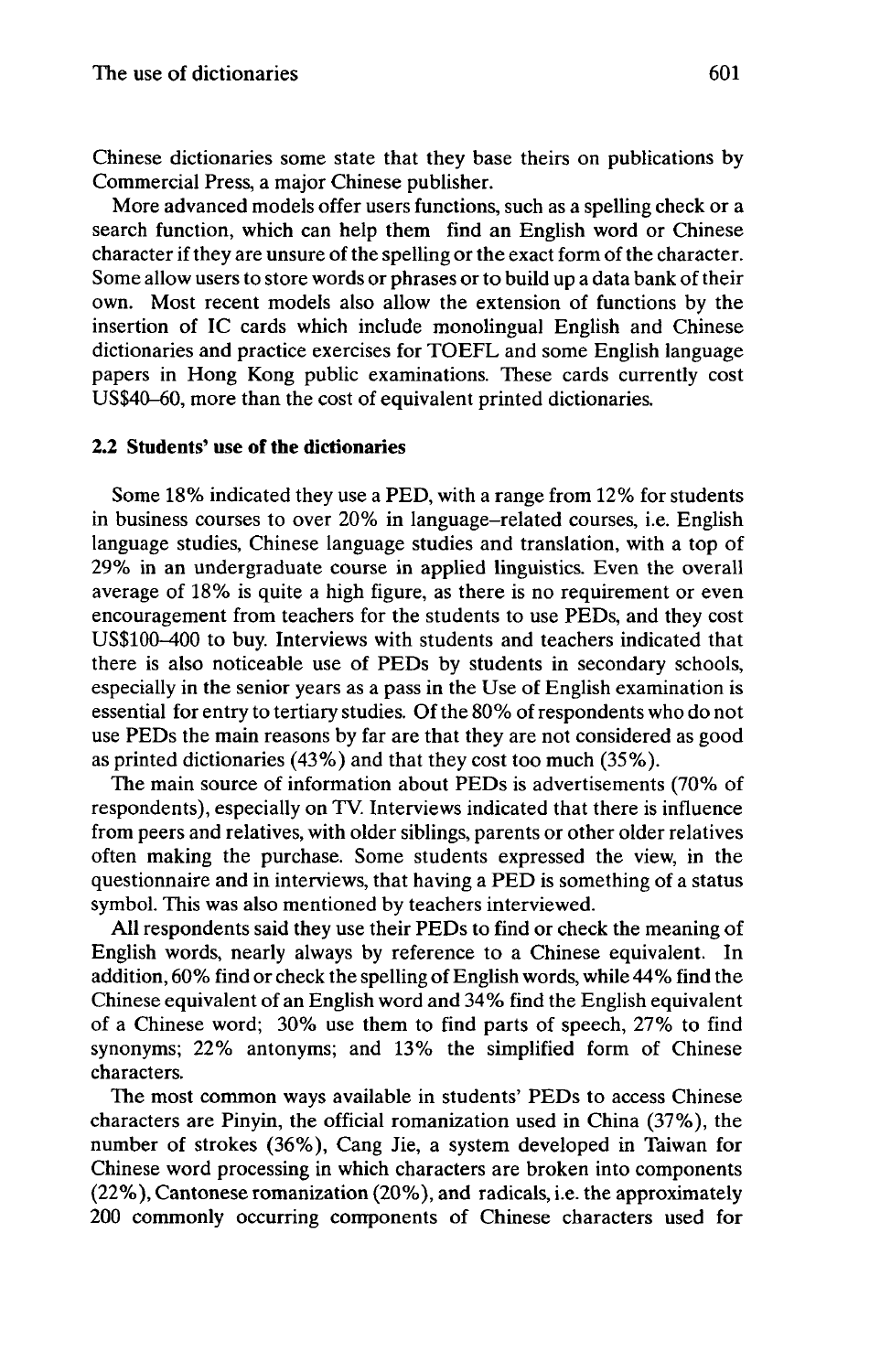identification (18%). As already noted, usually more than one access method is included in a PED. However, the percentage of students who said they know how to use the methods available to them varied from 83% for Cantonese romanization to 50% for pinyin and the radicals. Thisis a problem area for the users, mentioned specifically by some of them, as they may not be sufficiently familiar with any of the systems available. One particular example is the pinyin romanization, which is a problem in Hong Kong since many Cantonese speakers do not know Putonghua, although the number who do is increasing.

Indeed, there are problems in being able to use the whole range of features available in these dictionaries. The manufacturers provide instruction booklets with sometimes also an introductory lesson or even a video. Chinese character input systems are not easy to learn and some students do not know any of them well, which means that they are restricted to keying in English headwords.

Asked how often they use a PED, 22% said they use it once a day, 44% atleast once a week, and 33% less than once a week. Comparable figures for frequency of use of printed dictionaries are not available, but 28% of the respondents reported they use PEDs more than they use printed dictionaries, 46% use printed dictionaries more, while 26% use the two types about the same amount. A number of the students interviewed said that they use their PED more than they ever used a printed dictionary. Clearly, while printed dictionaries are still in more use, for a significant number of students their main dictionary is now a pocket electronic one. The main reason given for preferring PEDs was convenience of use, as it is easy and quick to look words up, while printed dictionaries were preferred because of their greater detail and accuracy and the inclusion of examples and usage information.

Users' views about their PEDs were sought in two other ways, viz., checking up to three answers from lists of several possible advantages and disadvantages and actually writing answers to open-ended questions about what they like and dislike most about the PEDs they use. In regard to advantages their responses were very similar to those given above: convenience, including portability, and ease of use, with 53% also selecting the provision of speech. The main disadvantages identified were the brevity of the equivalents, their inaccuracy, and the limited number of headwords. Also of some concern was the absence of examples or the unsatisfactory quality of those that were provided, as well as poor sound quality, breakdowns, and the cost of purchase.

It is clear that the students realize there are problems of quality. Some information, especially the equivalents and the phonetic representation of the pronunciation, is not as accurate or detailed as in the printed learner dictionaries with which they are familiar. In some models the quality of the speech is poor: students want very much to use it but they find it hard to hear. The absence of examples in some models orthe presence of only very limited examples in others is also felt by students, as they are aware of their value

 $\lambda$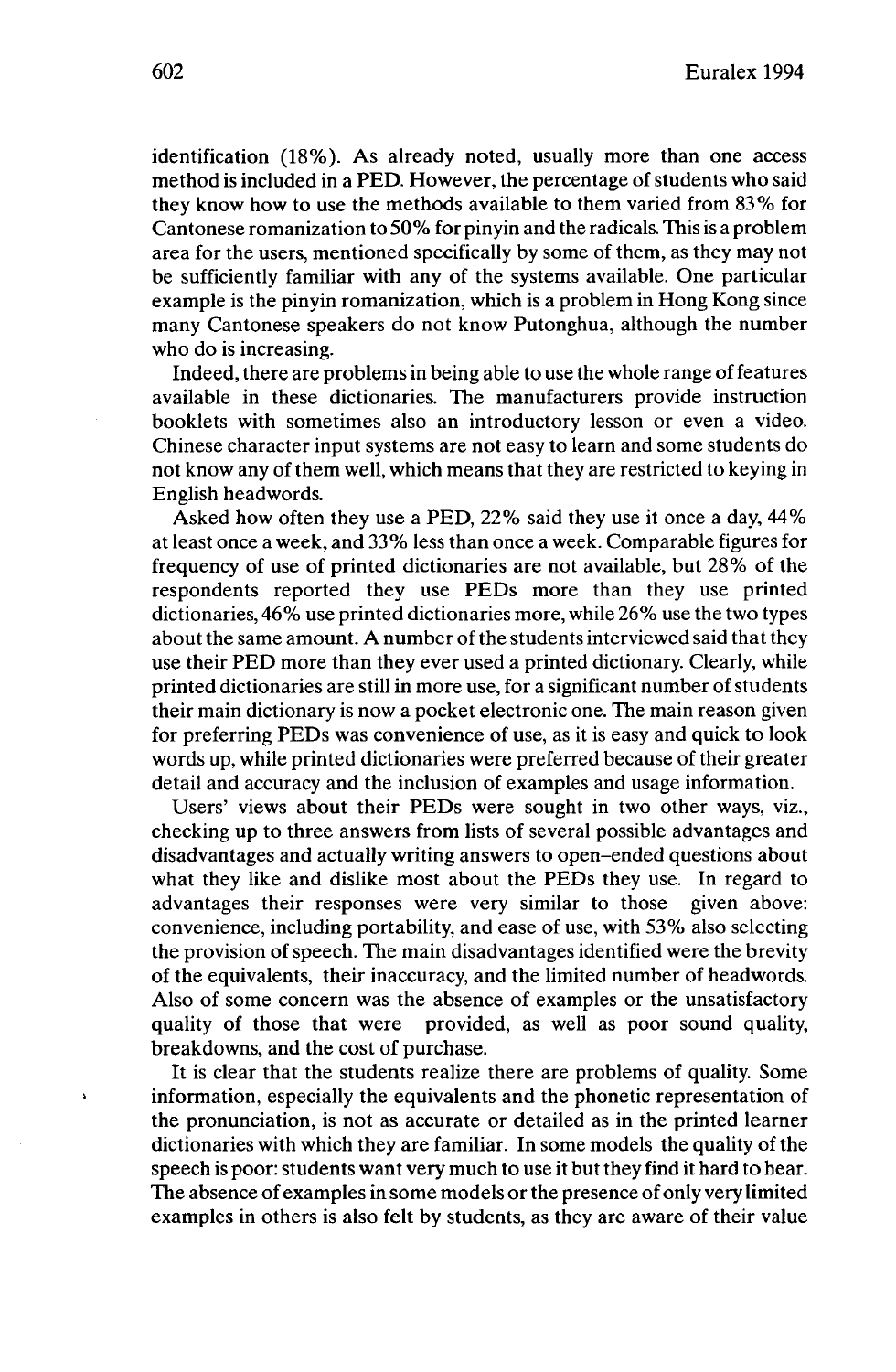from their experience of using learner dictionaries. That quality is a concern is shown by the fact that in 1992 Hong Kong's Consumer Council reported thatit had received 30 complaints about PEDs, including inaccurate spelling, poor pronunciation, and limited vocabulary. However, the Council noted that newer models were better, although speech quality remained a problem.

## **3. Teachers' views on the use of pocket electronic dictionaries**

Twelve teachers were interviewed: five polytechnic English teachers, three polytechnic translation teachers and four secondary school English teachers. Only four had actually used a PED themselves, but all reported seeing their students use PEDs both in and outside class, mostly to check the meaning and spelling of English words and to a lesser extent the pronunciation. The secondary teachers also noted that students use PEDs in writing classes to find the English equivalent of a Chinese word when they could not think of it and they were concerned that the words selected are often inappropriate.

Most of the teachers interviewed were rather doubtful about PEDs and all would prefer their students to use printed dictionaries. For the same money a student could have a good set of dictionaries and thesauruses. However, none said they would discourage students from using them, as despite the limitations they believe they are of some use, e.g., for quick reference or hearing the pronunciation of new words. Some teachersinterviewed felt that these dictionaries might help to increase motivation, which is a problem in the teaching and learning of English in Hong Kong. Some place restrictions on the use of PEDs in class, considering, e.g., that their ease of access may lead students to rely too heavily on them rather than to develop the skills needed to guess meanings in reading comprehension. Only one teacher interviewed actively encourages the use of PEDs, including in class, and indeed makes regular use of a monolingual English one herself.

There is clearly a need for teachers to be better informed about PEDs , their advantages and disadvantages. This is an aspect of what Murison-Bowie (1993:6) points out: "Teachers need to be inquisitive about the world in which they and their students live  $-$  a world that includes technology - and make connections between this world and their teaching." Dealing quite specifically with PEDs, Stoks (1993:88) writes that "The language learning profession has hardly begun to consider the consequences of palmtop dictionaries" and expresses the view that the implications for language learning will be as dramatic as the effect of pocket calculators on learning arithmetic. Teachers in Hong Kong certainly need now to be able to provide students with guidance on the best use of of PEDs.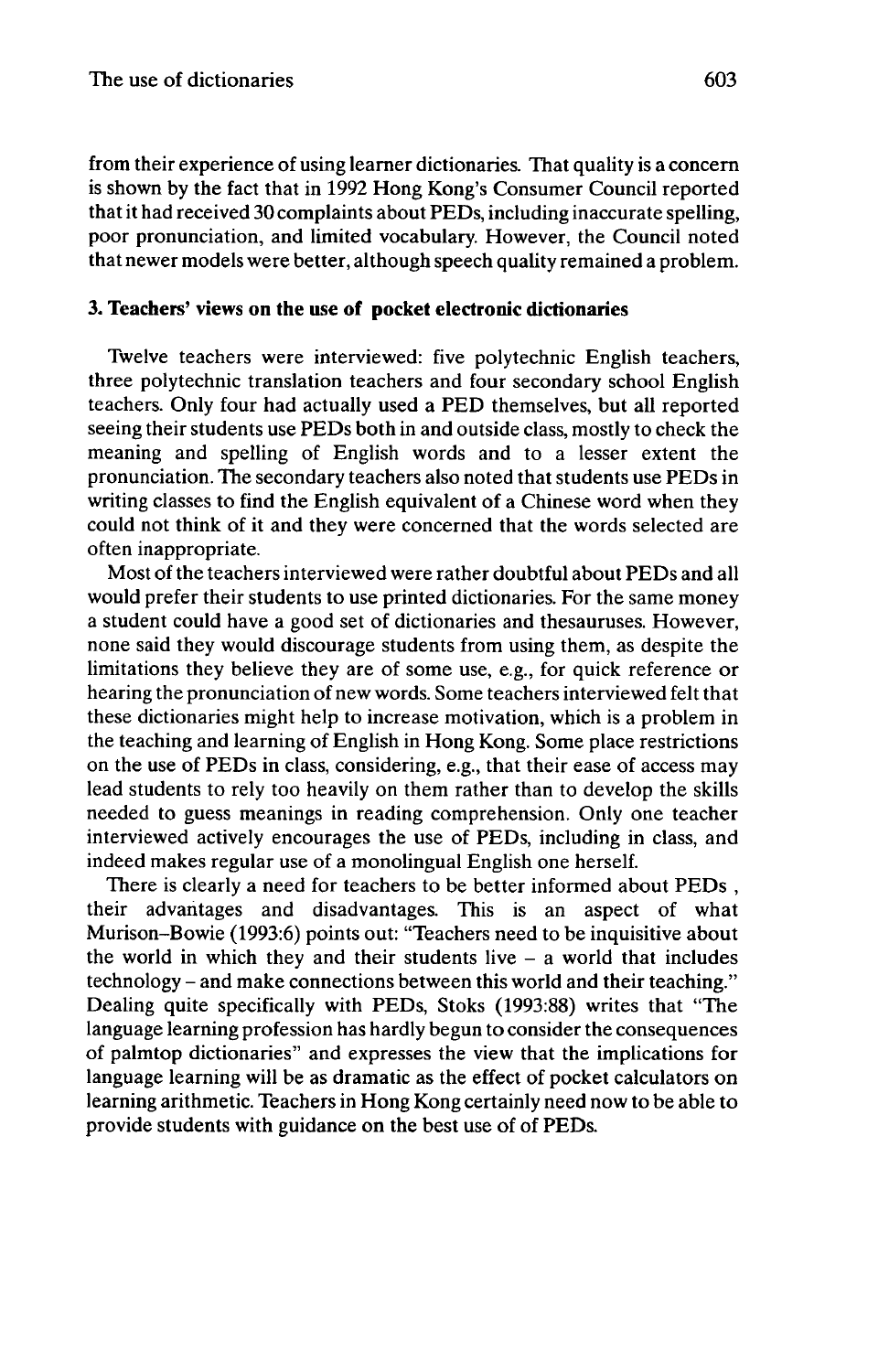#### **4. Conclusion**

Pocket printed dictionaries and pocket electronic dictionaries both have the advantage of portability. But beyond that the former have very limited advantages over bigger dictionaries and many disadvantages. However, there is clearly considerable potential for PEDs because of their ease of use and range of features, including the availability of sound. Technological advances can be expected to lead to better sound and to an increased range of headwords and amount of information provided in each entry, including examples. Indeed better sound is already reported by students comparing new models while the introduction of IC cards is increasing the range of information available.

Prices may come down , but they will remain well above books for some time to come, to say the least. However, the use of electronic devices, for work or pleasure, is very popular and price is not such an important factor, especially if there is a perceived educational advantage, perhaps mixed with an element of status.

In Hong Kong PEDs are used by learners of English as a second or foreign language, but existing PEDs generally lack several of the ten features expected in dictionaries for learners as listed by Hartmann (1992:153), e.g. the provision of collocational detail and stylistic and cultural information. A major question is whether manufacturers will attempt to make use of the excellent existing printed learner dictionaries or the corpora associated with them in order to make some of the needed improvements in quality, or whether the publishers of these learner dictionaries will enter this area themselves. Hartmann (1992:157) reported no information being available about possible developments by such publishers, but things change quickly in this area, with, for example, Longman and HarperCollins now making English learner dictionaries available on CD-ROM.

At present it seems that the focus in the development of PEDs, at least in East Asia, is primarily on what the technology can do, with the emphasis on adding new features rather than on the provision of better quality lexical information. This is part of the danger against which Murison-Bowie (1993:6-7) has warned from a much wider perspective, that developments should be led by educators or materials developers- and it should be added, lexicographers - not by the technology itself. The situation could change in Hong Kong's very competitive environment, but working on the lexical area may be considered too hard or slow. Nevertheless, student users may well find that a point is reached where the balance tips in favour of PEDs over printed dictionaries for all but specialized requirements.

These pocket electronic dictionaries are already an interesting part of practical lexicography and future developments should be followed with interest. Hill (1985:121) asked: "Is the day of the printed dictionary passing? Must we look forward to that of the electronic word information-retrieval device?" For learners in places like Hong Kong the answers might soon be